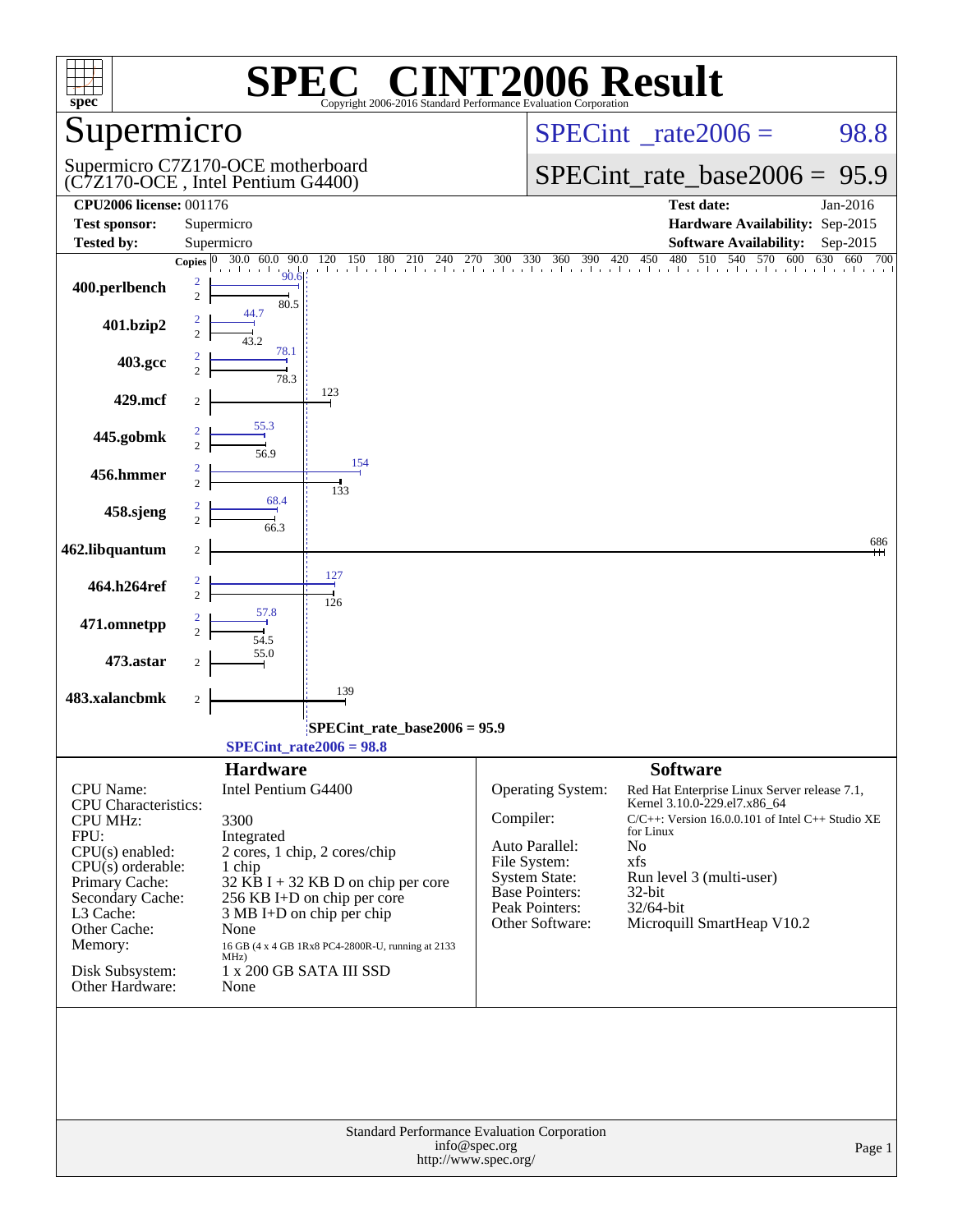

### Supermicro

(C7Z170-OCE , Intel Pentium G4400) Supermicro C7Z170-OCE motherboard SPECint rate $2006 = 98.8$ 

# [SPECint\\_rate\\_base2006 =](http://www.spec.org/auto/cpu2006/Docs/result-fields.html#SPECintratebase2006) 95.9

**[CPU2006 license:](http://www.spec.org/auto/cpu2006/Docs/result-fields.html#CPU2006license)** 001176 **[Test date:](http://www.spec.org/auto/cpu2006/Docs/result-fields.html#Testdate)** Jan-2016 **[Test sponsor:](http://www.spec.org/auto/cpu2006/Docs/result-fields.html#Testsponsor)** Supermicro **[Hardware Availability:](http://www.spec.org/auto/cpu2006/Docs/result-fields.html#HardwareAvailability)** Sep-2015 **[Tested by:](http://www.spec.org/auto/cpu2006/Docs/result-fields.html#Testedby)** Supermicro **Supermicro [Software Availability:](http://www.spec.org/auto/cpu2006/Docs/result-fields.html#SoftwareAvailability)** Sep-2015

#### **[Results Table](http://www.spec.org/auto/cpu2006/Docs/result-fields.html#ResultsTable)**

|                                                                                                          | <b>Base</b>    |                |       |                |       | <b>Peak</b>    |       |                |                |              |                |              |                |              |
|----------------------------------------------------------------------------------------------------------|----------------|----------------|-------|----------------|-------|----------------|-------|----------------|----------------|--------------|----------------|--------------|----------------|--------------|
| <b>Benchmark</b>                                                                                         | <b>Copies</b>  | <b>Seconds</b> | Ratio | <b>Seconds</b> | Ratio | <b>Seconds</b> | Ratio | <b>Copies</b>  | <b>Seconds</b> | <b>Ratio</b> | <b>Seconds</b> | <b>Ratio</b> | <b>Seconds</b> | <b>Ratio</b> |
| 400.perlbench                                                                                            | $\overline{2}$ | 243            | 80.5  | 242            | 80.6  | 243            | 80.3  | $\overline{2}$ | 215            | 90.7         | 216            | 90.6         | 216            | 90.5         |
| 401.bzip2                                                                                                | $\overline{c}$ | 447            | 43.2  | 447            | 43.2  | 449            | 43.0  | $\overline{2}$ | 432            | 44.7         | 429            | 45.0         | 432            | 44.7         |
| $403.\mathrm{gcc}$                                                                                       | $\overline{2}$ | 205            | 78.4  | 206            | 78.1  | 206            | 78.3  | $\overline{2}$ | 206            | 78.3         | 206            | 78.1         | 206            | <b>78.1</b>  |
| $429$ .mcf                                                                                               | $\overline{2}$ | 148            | 123   | 148            | 123   | 148            | 123   | $\overline{2}$ | 148            | 123          | 148            | 123          | 148            | 123          |
| $445$ .gobm $k$                                                                                          | $\overline{c}$ | <u>369</u>     | 56.9  | 369            | 56.9  | 369            | 56.9  | $\overline{2}$ | 378            | 55.5         | 380            | 55.3         | <u>379</u>     | 55.3         |
| 456.hmmer                                                                                                | $\overline{c}$ | 141            | 132   | 140            | 133   | 139            | 134   | $\overline{2}$ | 121            | 154          | 121            | 154          | 122            | 153          |
| $458$ .sjeng                                                                                             | $\overline{2}$ | 365            | 66.3  | 365            | 66.3  | 365            | 66.3  | $\overline{2}$ | 354            | 68.4         | 354            | 68.5         | 354            | 68.4         |
| 462.libquantum                                                                                           | $\overline{c}$ | 60.4           | 686   | 60.0           | 691   | 60.8           | 681   | $\overline{2}$ | 60.4           | 686          | 60.0           | 691          | 60.8           | 681          |
| 464.h264ref                                                                                              | 2              | 351            | 126   | 351            | 126   | 350            | 126   | $\overline{2}$ | 348            | 127          | 348            | 127          | 348            | 127          |
| 471.omnetpp                                                                                              | $\overline{2}$ | <u>229</u>     | 54.5  | 230            | 54.3  | 229            | 54.6  | $\overline{2}$ | 216            | 58.0         | 216            | 57.8         | <u>216</u>     | 57.8         |
| $473$ . astar                                                                                            | $\overline{c}$ | 255            | 55.0  | 255            | 55.0  | 256            | 54.8  | $\overline{2}$ | 255            | 55.0         | 255            | 55.0         | 256            | 54.8         |
| 483.xalancbmk                                                                                            | $\overline{2}$ | 99.6           | 139   | 99.7           | 138   | 99.6           | 139   | $\overline{2}$ | 99.6           | 139          | 99.7           | 138          | 99.6           | <u>139</u>   |
| Results appear in the order in which they were run. Bold underlined text indicates a median measurement. |                |                |       |                |       |                |       |                |                |              |                |              |                |              |

#### **[Submit Notes](http://www.spec.org/auto/cpu2006/Docs/result-fields.html#SubmitNotes)**

 The taskset mechanism was used to bind copies to processors. The config file option 'submit' was used to generate taskset commands to bind each copy to a specific processor. For details, please see the config file.

### **[Operating System Notes](http://www.spec.org/auto/cpu2006/Docs/result-fields.html#OperatingSystemNotes)**

Stack size set to unlimited using "ulimit -s unlimited"

#### **[Platform Notes](http://www.spec.org/auto/cpu2006/Docs/result-fields.html#PlatformNotes)**

 As tested, the system used a Supermicro CSE-743TQ-1200B-SQ chassis. The chassis is configured with a PWS-1K25P-PQ power supply, 1 SNK-P0051AP4 heatsink, as well as 1 FAN-0103L4 rear fan and 2 FAN-0104L4 chassis fan. Sysinfo program /usr/cpu2006/config/sysinfo.rev6914 \$Rev: 6914 \$ \$Date:: 2014-06-25 #\$ e3fbb8667b5a285932ceab81e28219e1 running on C7Z170-01 Sat Jan 16 13:26:56 2016 This section contains SUT (System Under Test) info as seen by

 some common utilities. To remove or add to this section, see: <http://www.spec.org/cpu2006/Docs/config.html#sysinfo>

 From /proc/cpuinfo model name : Intel(R) Pentium(R) CPU G4400 @ 3.30GHz 1 "physical id"s (chips) 2 "processors" cores, siblings (Caution: counting these is hw and system dependent. The following excerpts from /proc/cpuinfo might not be reliable. Use with Continued on next page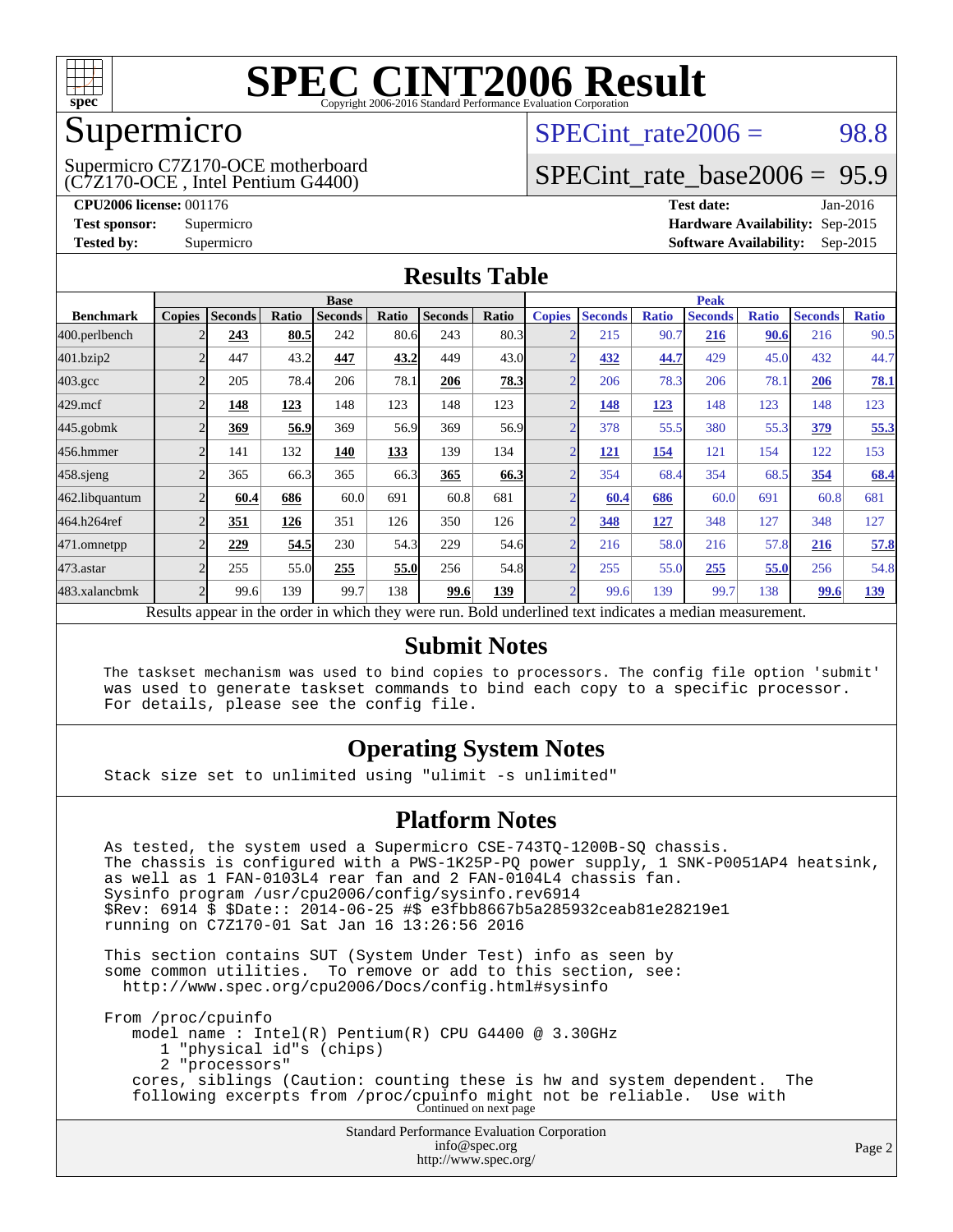

# Supermicro

 $SPECTnt rate2006 = 98.8$ 

(C7Z170-OCE , Intel Pentium G4400) Supermicro C7Z170-OCE motherboard

[SPECint\\_rate\\_base2006 =](http://www.spec.org/auto/cpu2006/Docs/result-fields.html#SPECintratebase2006) 95.9

**[CPU2006 license:](http://www.spec.org/auto/cpu2006/Docs/result-fields.html#CPU2006license)** 001176 **[Test date:](http://www.spec.org/auto/cpu2006/Docs/result-fields.html#Testdate)** Jan-2016 **[Test sponsor:](http://www.spec.org/auto/cpu2006/Docs/result-fields.html#Testsponsor)** Supermicro **[Hardware Availability:](http://www.spec.org/auto/cpu2006/Docs/result-fields.html#HardwareAvailability)** Sep-2015 **[Tested by:](http://www.spec.org/auto/cpu2006/Docs/result-fields.html#Testedby)** Supermicro **Supermicro [Software Availability:](http://www.spec.org/auto/cpu2006/Docs/result-fields.html#SoftwareAvailability)** Sep-2015

#### **[Platform Notes \(Continued\)](http://www.spec.org/auto/cpu2006/Docs/result-fields.html#PlatformNotes)**

 caution.) cpu cores : 2 siblings : 2 physical 0: cores 0 1 cache size : 3072 KB From /proc/meminfo MemTotal: 16207064 kB HugePages\_Total: 0<br>Hugepagesize: 2048 kB Hugepagesize: From /etc/\*release\* /etc/\*version\* os-release: NAME="Red Hat Enterprise Linux Server" VERSION="7.1 (Maipo)" ID="rhel" ID\_LIKE="fedora" VERSION\_ID="7.1" PRETTY\_NAME="Red Hat Enterprise Linux Server 7.1 (Maipo)" ANSI\_COLOR="0;31" CPE\_NAME="cpe:/o:redhat:enterprise\_linux:7.1:GA:server" redhat-release: Red Hat Enterprise Linux Server release 7.1 (Maipo) system-release: Red Hat Enterprise Linux Server release 7.1 (Maipo) system-release-cpe: cpe:/o:redhat:enterprise\_linux:7.1:ga:server uname -a: Linux C7Z170-01 3.10.0-229.el7.x86\_64 #1 SMP Thu Jan 29 18:37:38 EST 2015 x86\_64 x86\_64 x86\_64 GNU/Linux run-level 3 Jan 16 03:01 SPEC is set to: /usr/cpu2006 Filesystem Type Size Used Avail Use% Mounted on /dev/sda2 xfs 183G 32G 151G 18% / Additional information from dmidecode: Warning: Use caution when you interpret this section. The 'dmidecode' program reads system data which is "intended to allow hardware to be accurately determined", but the intent may not be met, as there are frequent changes to hardware, firmware, and the "DMTF SMBIOS" standard. BIOS American Megatrends Inc. 1.0a 01/08/2016 Memory: 4x 0420 F4-2800C16-4GRK 4 GB 1 rank 2133 MHz (End of data from sysinfo program)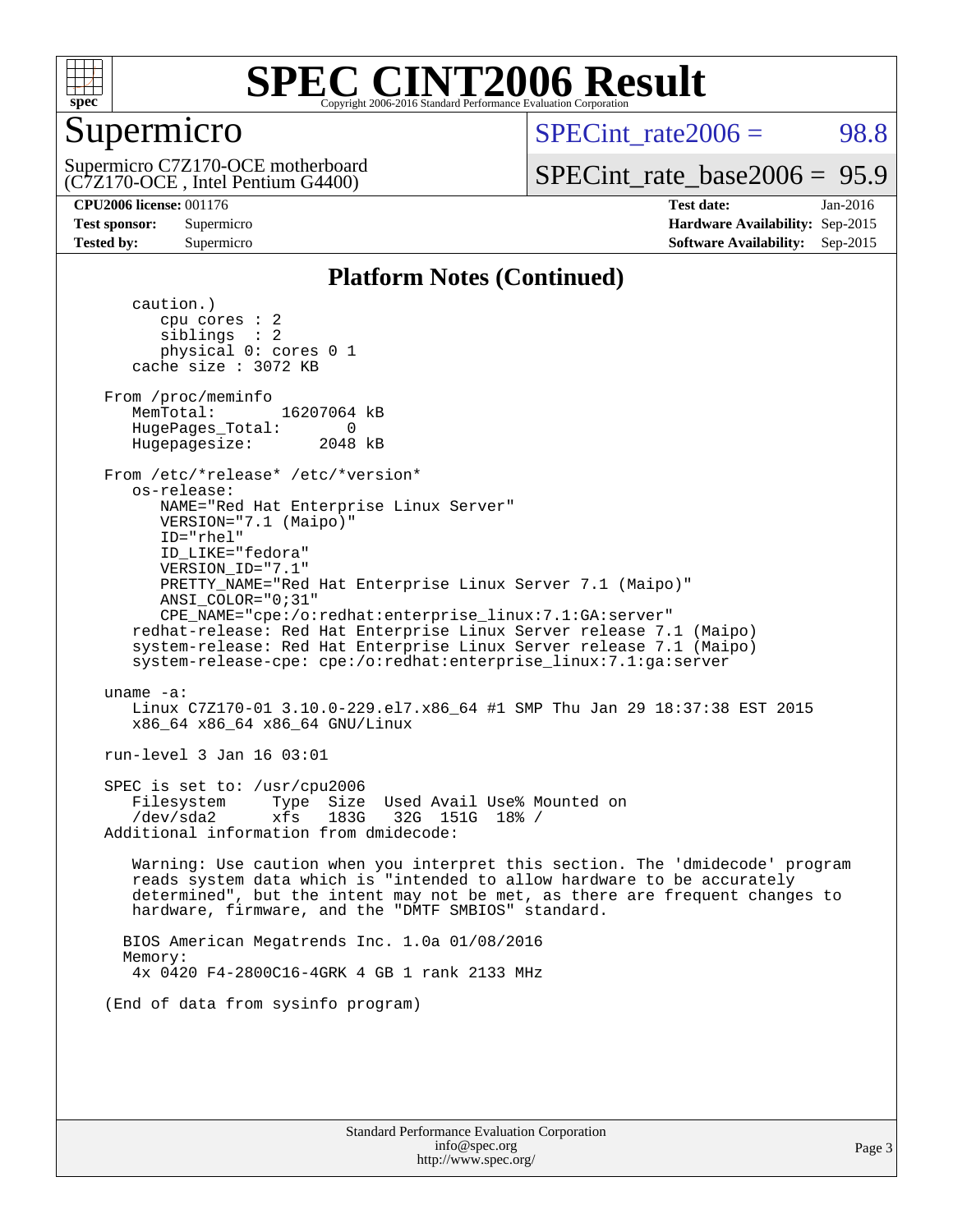

# Supermicro

SPECint rate $2006 = 98.8$ 

(C7Z170-OCE , Intel Pentium G4400) Supermicro C7Z170-OCE motherboard

[SPECint\\_rate\\_base2006 =](http://www.spec.org/auto/cpu2006/Docs/result-fields.html#SPECintratebase2006) 95.9

**[CPU2006 license:](http://www.spec.org/auto/cpu2006/Docs/result-fields.html#CPU2006license)** 001176 **[Test date:](http://www.spec.org/auto/cpu2006/Docs/result-fields.html#Testdate)** Jan-2016 **[Test sponsor:](http://www.spec.org/auto/cpu2006/Docs/result-fields.html#Testsponsor)** Supermicro **[Hardware Availability:](http://www.spec.org/auto/cpu2006/Docs/result-fields.html#HardwareAvailability)** Sep-2015 **[Tested by:](http://www.spec.org/auto/cpu2006/Docs/result-fields.html#Testedby)** Supermicro **Supermicro [Software Availability:](http://www.spec.org/auto/cpu2006/Docs/result-fields.html#SoftwareAvailability)** Sep-2015

#### **[General Notes](http://www.spec.org/auto/cpu2006/Docs/result-fields.html#GeneralNotes)**

Environment variables set by runspec before the start of the run: LD LIBRARY PATH = "/usr/cpu2006/libs/32:/usr/cpu2006/libs/64:/usr/cpu2006/sh"

 Binaries compiled on a system with 1x Intel Core i5-4670K CPU + 32GB memory using RedHat EL 7.1 Transparent Huge Pages enabled with: echo always > /sys/kernel/mm/transparent\_hugepage/enabled

# **[Base Compiler Invocation](http://www.spec.org/auto/cpu2006/Docs/result-fields.html#BaseCompilerInvocation)**

[C benchmarks](http://www.spec.org/auto/cpu2006/Docs/result-fields.html#Cbenchmarks):

[icc -m32 -L/opt/intel/compilers\\_and\\_libraries\\_2016/linux/compiler/lib/ia32\\_lin](http://www.spec.org/cpu2006/results/res2016q1/cpu2006-20160120-38714.flags.html#user_CCbase_intel_icc_e10256ba5924b668798078a321b0cb3f)

#### [C++ benchmarks:](http://www.spec.org/auto/cpu2006/Docs/result-fields.html#CXXbenchmarks)

[icpc -m32 -L/opt/intel/compilers\\_and\\_libraries\\_2016/linux/compiler/lib/ia32\\_lin](http://www.spec.org/cpu2006/results/res2016q1/cpu2006-20160120-38714.flags.html#user_CXXbase_intel_icpc_b4f50a394bdb4597aa5879c16bc3f5c5)

# **[Base Portability Flags](http://www.spec.org/auto/cpu2006/Docs/result-fields.html#BasePortabilityFlags)**

 400.perlbench: [-D\\_FILE\\_OFFSET\\_BITS=64](http://www.spec.org/cpu2006/results/res2016q1/cpu2006-20160120-38714.flags.html#user_basePORTABILITY400_perlbench_file_offset_bits_64_438cf9856305ebd76870a2c6dc2689ab) [-DSPEC\\_CPU\\_LINUX\\_IA32](http://www.spec.org/cpu2006/results/res2016q1/cpu2006-20160120-38714.flags.html#b400.perlbench_baseCPORTABILITY_DSPEC_CPU_LINUX_IA32)  $401.bzip2: -D$ FILE\_OFFSET\_BITS=64 403.gcc: [-D\\_FILE\\_OFFSET\\_BITS=64](http://www.spec.org/cpu2006/results/res2016q1/cpu2006-20160120-38714.flags.html#user_basePORTABILITY403_gcc_file_offset_bits_64_438cf9856305ebd76870a2c6dc2689ab) 429.mcf: [-D\\_FILE\\_OFFSET\\_BITS=64](http://www.spec.org/cpu2006/results/res2016q1/cpu2006-20160120-38714.flags.html#user_basePORTABILITY429_mcf_file_offset_bits_64_438cf9856305ebd76870a2c6dc2689ab) 445.gobmk: [-D\\_FILE\\_OFFSET\\_BITS=64](http://www.spec.org/cpu2006/results/res2016q1/cpu2006-20160120-38714.flags.html#user_basePORTABILITY445_gobmk_file_offset_bits_64_438cf9856305ebd76870a2c6dc2689ab) 456.hmmer: [-D\\_FILE\\_OFFSET\\_BITS=64](http://www.spec.org/cpu2006/results/res2016q1/cpu2006-20160120-38714.flags.html#user_basePORTABILITY456_hmmer_file_offset_bits_64_438cf9856305ebd76870a2c6dc2689ab) 458.sjeng: [-D\\_FILE\\_OFFSET\\_BITS=64](http://www.spec.org/cpu2006/results/res2016q1/cpu2006-20160120-38714.flags.html#user_basePORTABILITY458_sjeng_file_offset_bits_64_438cf9856305ebd76870a2c6dc2689ab) 462.libquantum: [-D\\_FILE\\_OFFSET\\_BITS=64](http://www.spec.org/cpu2006/results/res2016q1/cpu2006-20160120-38714.flags.html#user_basePORTABILITY462_libquantum_file_offset_bits_64_438cf9856305ebd76870a2c6dc2689ab) [-DSPEC\\_CPU\\_LINUX](http://www.spec.org/cpu2006/results/res2016q1/cpu2006-20160120-38714.flags.html#b462.libquantum_baseCPORTABILITY_DSPEC_CPU_LINUX) 464.h264ref: [-D\\_FILE\\_OFFSET\\_BITS=64](http://www.spec.org/cpu2006/results/res2016q1/cpu2006-20160120-38714.flags.html#user_basePORTABILITY464_h264ref_file_offset_bits_64_438cf9856305ebd76870a2c6dc2689ab) 471.omnetpp: [-D\\_FILE\\_OFFSET\\_BITS=64](http://www.spec.org/cpu2006/results/res2016q1/cpu2006-20160120-38714.flags.html#user_basePORTABILITY471_omnetpp_file_offset_bits_64_438cf9856305ebd76870a2c6dc2689ab) 473.astar: [-D\\_FILE\\_OFFSET\\_BITS=64](http://www.spec.org/cpu2006/results/res2016q1/cpu2006-20160120-38714.flags.html#user_basePORTABILITY473_astar_file_offset_bits_64_438cf9856305ebd76870a2c6dc2689ab) 483.xalancbmk: [-D\\_FILE\\_OFFSET\\_BITS=64](http://www.spec.org/cpu2006/results/res2016q1/cpu2006-20160120-38714.flags.html#user_basePORTABILITY483_xalancbmk_file_offset_bits_64_438cf9856305ebd76870a2c6dc2689ab) [-DSPEC\\_CPU\\_LINUX](http://www.spec.org/cpu2006/results/res2016q1/cpu2006-20160120-38714.flags.html#b483.xalancbmk_baseCXXPORTABILITY_DSPEC_CPU_LINUX)

### **[Base Optimization Flags](http://www.spec.org/auto/cpu2006/Docs/result-fields.html#BaseOptimizationFlags)**

[C benchmarks](http://www.spec.org/auto/cpu2006/Docs/result-fields.html#Cbenchmarks):

[-xSSE4.2](http://www.spec.org/cpu2006/results/res2016q1/cpu2006-20160120-38714.flags.html#user_CCbase_f-xSSE42_f91528193cf0b216347adb8b939d4107) [-ipo](http://www.spec.org/cpu2006/results/res2016q1/cpu2006-20160120-38714.flags.html#user_CCbase_f-ipo) [-O3](http://www.spec.org/cpu2006/results/res2016q1/cpu2006-20160120-38714.flags.html#user_CCbase_f-O3) [-no-prec-div](http://www.spec.org/cpu2006/results/res2016q1/cpu2006-20160120-38714.flags.html#user_CCbase_f-no-prec-div) [-opt-prefetch](http://www.spec.org/cpu2006/results/res2016q1/cpu2006-20160120-38714.flags.html#user_CCbase_f-opt-prefetch)

[C++ benchmarks:](http://www.spec.org/auto/cpu2006/Docs/result-fields.html#CXXbenchmarks)

[-xSSE4.2](http://www.spec.org/cpu2006/results/res2016q1/cpu2006-20160120-38714.flags.html#user_CXXbase_f-xSSE42_f91528193cf0b216347adb8b939d4107) [-ipo](http://www.spec.org/cpu2006/results/res2016q1/cpu2006-20160120-38714.flags.html#user_CXXbase_f-ipo) [-O3](http://www.spec.org/cpu2006/results/res2016q1/cpu2006-20160120-38714.flags.html#user_CXXbase_f-O3) [-no-prec-div](http://www.spec.org/cpu2006/results/res2016q1/cpu2006-20160120-38714.flags.html#user_CXXbase_f-no-prec-div) [-opt-prefetch](http://www.spec.org/cpu2006/results/res2016q1/cpu2006-20160120-38714.flags.html#user_CXXbase_f-opt-prefetch) [-Wl,-z,muldefs](http://www.spec.org/cpu2006/results/res2016q1/cpu2006-20160120-38714.flags.html#user_CXXbase_link_force_multiple1_74079c344b956b9658436fd1b6dd3a8a) [-L/sh -lsmartheap](http://www.spec.org/cpu2006/results/res2016q1/cpu2006-20160120-38714.flags.html#user_CXXbase_SmartHeap_32f6c82aa1ed9c52345d30cf6e4a0499)

### **[Base Other Flags](http://www.spec.org/auto/cpu2006/Docs/result-fields.html#BaseOtherFlags)**

[C benchmarks](http://www.spec.org/auto/cpu2006/Docs/result-fields.html#Cbenchmarks):

Continued on next page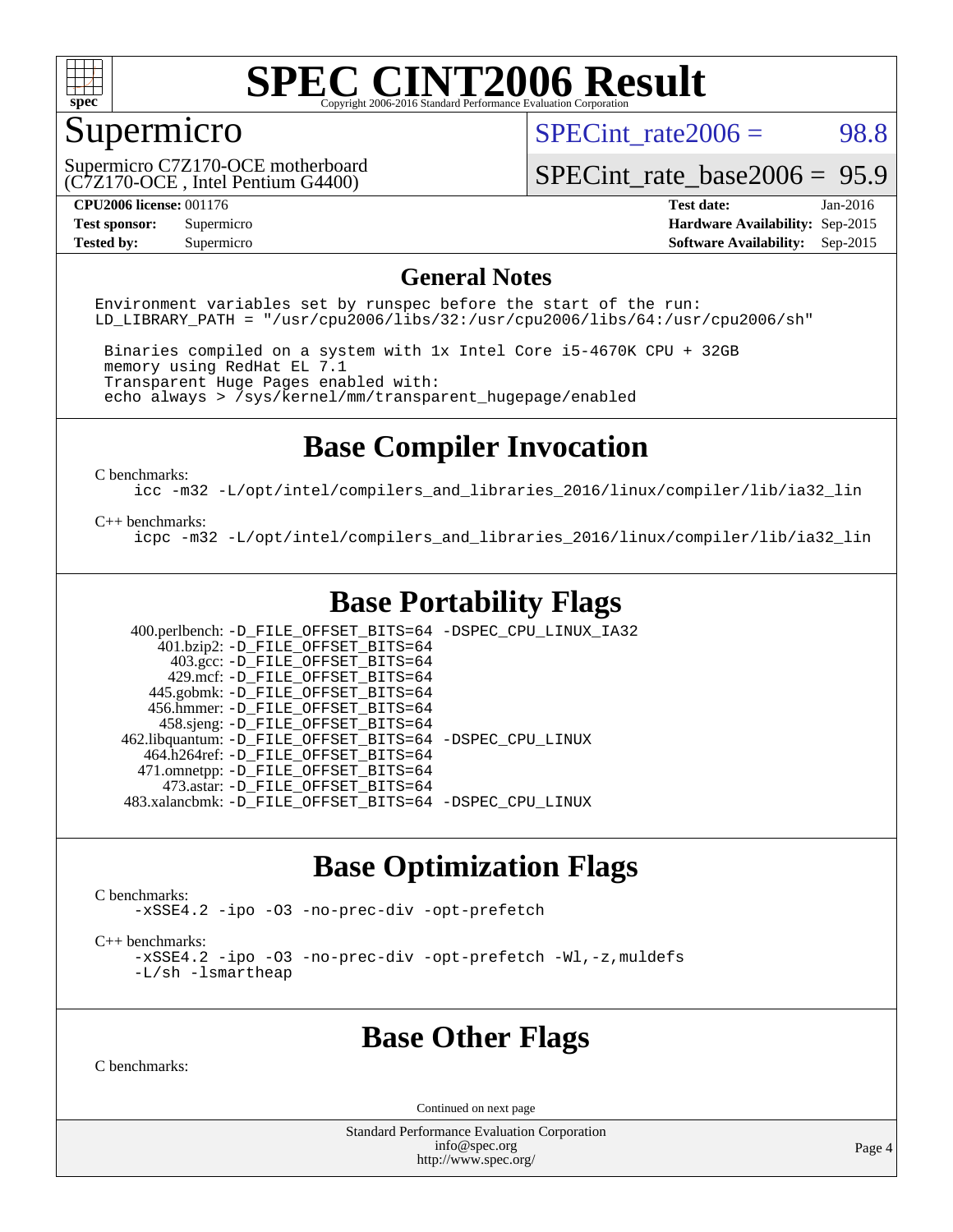

# Supermicro

 $SPECTnt rate2006 = 98.8$ 

(C7Z170-OCE , Intel Pentium G4400) Supermicro C7Z170-OCE motherboard [SPECint\\_rate\\_base2006 =](http://www.spec.org/auto/cpu2006/Docs/result-fields.html#SPECintratebase2006) 95.9

**[CPU2006 license:](http://www.spec.org/auto/cpu2006/Docs/result-fields.html#CPU2006license)** 001176 **[Test date:](http://www.spec.org/auto/cpu2006/Docs/result-fields.html#Testdate)** Jan-2016 **[Test sponsor:](http://www.spec.org/auto/cpu2006/Docs/result-fields.html#Testsponsor)** Supermicro **[Hardware Availability:](http://www.spec.org/auto/cpu2006/Docs/result-fields.html#HardwareAvailability)** Sep-2015 **[Tested by:](http://www.spec.org/auto/cpu2006/Docs/result-fields.html#Testedby)** Supermicro **[Software Availability:](http://www.spec.org/auto/cpu2006/Docs/result-fields.html#SoftwareAvailability)** Sep-2015

# **[Base Other Flags \(Continued\)](http://www.spec.org/auto/cpu2006/Docs/result-fields.html#BaseOtherFlags)**

403.gcc: [-Dalloca=\\_alloca](http://www.spec.org/cpu2006/results/res2016q1/cpu2006-20160120-38714.flags.html#b403.gcc_baseEXTRA_CFLAGS_Dalloca_be3056838c12de2578596ca5467af7f3)

# **[Peak Compiler Invocation](http://www.spec.org/auto/cpu2006/Docs/result-fields.html#PeakCompilerInvocation)**

[C benchmarks \(except as noted below\)](http://www.spec.org/auto/cpu2006/Docs/result-fields.html#Cbenchmarksexceptasnotedbelow):

[icc -m32 -L/opt/intel/compilers\\_and\\_libraries\\_2016/linux/compiler/lib/ia32\\_lin](http://www.spec.org/cpu2006/results/res2016q1/cpu2006-20160120-38714.flags.html#user_CCpeak_intel_icc_e10256ba5924b668798078a321b0cb3f)

400.perlbench: [icc -m64](http://www.spec.org/cpu2006/results/res2016q1/cpu2006-20160120-38714.flags.html#user_peakCCLD400_perlbench_intel_icc_64bit_bda6cc9af1fdbb0edc3795bac97ada53)

401.bzip2: [icc -m64](http://www.spec.org/cpu2006/results/res2016q1/cpu2006-20160120-38714.flags.html#user_peakCCLD401_bzip2_intel_icc_64bit_bda6cc9af1fdbb0edc3795bac97ada53)

456.hmmer: [icc -m64](http://www.spec.org/cpu2006/results/res2016q1/cpu2006-20160120-38714.flags.html#user_peakCCLD456_hmmer_intel_icc_64bit_bda6cc9af1fdbb0edc3795bac97ada53)

458.sjeng: [icc -m64](http://www.spec.org/cpu2006/results/res2016q1/cpu2006-20160120-38714.flags.html#user_peakCCLD458_sjeng_intel_icc_64bit_bda6cc9af1fdbb0edc3795bac97ada53)

[C++ benchmarks:](http://www.spec.org/auto/cpu2006/Docs/result-fields.html#CXXbenchmarks)

[icpc -m32 -L/opt/intel/compilers\\_and\\_libraries\\_2016/linux/compiler/lib/ia32\\_lin](http://www.spec.org/cpu2006/results/res2016q1/cpu2006-20160120-38714.flags.html#user_CXXpeak_intel_icpc_b4f50a394bdb4597aa5879c16bc3f5c5)

# **[Peak Portability Flags](http://www.spec.org/auto/cpu2006/Docs/result-fields.html#PeakPortabilityFlags)**

 400.perlbench: [-D\\_FILE\\_OFFSET\\_BITS=64](http://www.spec.org/cpu2006/results/res2016q1/cpu2006-20160120-38714.flags.html#user_peakPORTABILITY400_perlbench_file_offset_bits_64_438cf9856305ebd76870a2c6dc2689ab) [-DSPEC\\_CPU\\_LP64](http://www.spec.org/cpu2006/results/res2016q1/cpu2006-20160120-38714.flags.html#b400.perlbench_peakCPORTABILITY_DSPEC_CPU_LP64) [-DSPEC\\_CPU\\_LINUX\\_X64](http://www.spec.org/cpu2006/results/res2016q1/cpu2006-20160120-38714.flags.html#b400.perlbench_peakCPORTABILITY_DSPEC_CPU_LINUX_X64) 401.bzip2: [-D\\_FILE\\_OFFSET\\_BITS=64](http://www.spec.org/cpu2006/results/res2016q1/cpu2006-20160120-38714.flags.html#user_peakPORTABILITY401_bzip2_file_offset_bits_64_438cf9856305ebd76870a2c6dc2689ab) [-DSPEC\\_CPU\\_LP64](http://www.spec.org/cpu2006/results/res2016q1/cpu2006-20160120-38714.flags.html#suite_peakCPORTABILITY401_bzip2_DSPEC_CPU_LP64) 403.gcc: [-D\\_FILE\\_OFFSET\\_BITS=64](http://www.spec.org/cpu2006/results/res2016q1/cpu2006-20160120-38714.flags.html#user_peakPORTABILITY403_gcc_file_offset_bits_64_438cf9856305ebd76870a2c6dc2689ab) 429.mcf: [-D\\_FILE\\_OFFSET\\_BITS=64](http://www.spec.org/cpu2006/results/res2016q1/cpu2006-20160120-38714.flags.html#user_peakPORTABILITY429_mcf_file_offset_bits_64_438cf9856305ebd76870a2c6dc2689ab) 445.gobmk: [-D\\_FILE\\_OFFSET\\_BITS=64](http://www.spec.org/cpu2006/results/res2016q1/cpu2006-20160120-38714.flags.html#user_peakPORTABILITY445_gobmk_file_offset_bits_64_438cf9856305ebd76870a2c6dc2689ab) 456.hmmer: [-D\\_FILE\\_OFFSET\\_BITS=64](http://www.spec.org/cpu2006/results/res2016q1/cpu2006-20160120-38714.flags.html#user_peakPORTABILITY456_hmmer_file_offset_bits_64_438cf9856305ebd76870a2c6dc2689ab) [-DSPEC\\_CPU\\_LP64](http://www.spec.org/cpu2006/results/res2016q1/cpu2006-20160120-38714.flags.html#suite_peakCPORTABILITY456_hmmer_DSPEC_CPU_LP64) 458.sjeng: [-D\\_FILE\\_OFFSET\\_BITS=64](http://www.spec.org/cpu2006/results/res2016q1/cpu2006-20160120-38714.flags.html#user_peakPORTABILITY458_sjeng_file_offset_bits_64_438cf9856305ebd76870a2c6dc2689ab) [-DSPEC\\_CPU\\_LP64](http://www.spec.org/cpu2006/results/res2016q1/cpu2006-20160120-38714.flags.html#suite_peakCPORTABILITY458_sjeng_DSPEC_CPU_LP64) 462.libquantum: [-D\\_FILE\\_OFFSET\\_BITS=64](http://www.spec.org/cpu2006/results/res2016q1/cpu2006-20160120-38714.flags.html#user_peakPORTABILITY462_libquantum_file_offset_bits_64_438cf9856305ebd76870a2c6dc2689ab) [-DSPEC\\_CPU\\_LINUX](http://www.spec.org/cpu2006/results/res2016q1/cpu2006-20160120-38714.flags.html#b462.libquantum_peakCPORTABILITY_DSPEC_CPU_LINUX) 464.h264ref: [-D\\_FILE\\_OFFSET\\_BITS=64](http://www.spec.org/cpu2006/results/res2016q1/cpu2006-20160120-38714.flags.html#user_peakPORTABILITY464_h264ref_file_offset_bits_64_438cf9856305ebd76870a2c6dc2689ab) 471.omnetpp: [-D\\_FILE\\_OFFSET\\_BITS=64](http://www.spec.org/cpu2006/results/res2016q1/cpu2006-20160120-38714.flags.html#user_peakPORTABILITY471_omnetpp_file_offset_bits_64_438cf9856305ebd76870a2c6dc2689ab) 473.astar: [-D\\_FILE\\_OFFSET\\_BITS=64](http://www.spec.org/cpu2006/results/res2016q1/cpu2006-20160120-38714.flags.html#user_peakPORTABILITY473_astar_file_offset_bits_64_438cf9856305ebd76870a2c6dc2689ab) 483.xalancbmk: [-D\\_FILE\\_OFFSET\\_BITS=64](http://www.spec.org/cpu2006/results/res2016q1/cpu2006-20160120-38714.flags.html#user_peakPORTABILITY483_xalancbmk_file_offset_bits_64_438cf9856305ebd76870a2c6dc2689ab) [-DSPEC\\_CPU\\_LINUX](http://www.spec.org/cpu2006/results/res2016q1/cpu2006-20160120-38714.flags.html#b483.xalancbmk_peakCXXPORTABILITY_DSPEC_CPU_LINUX)

### **[Peak Optimization Flags](http://www.spec.org/auto/cpu2006/Docs/result-fields.html#PeakOptimizationFlags)**

[C benchmarks](http://www.spec.org/auto/cpu2006/Docs/result-fields.html#Cbenchmarks):

 400.perlbench: [-xSSE4.2](http://www.spec.org/cpu2006/results/res2016q1/cpu2006-20160120-38714.flags.html#user_peakPASS2_CFLAGSPASS2_LDCFLAGS400_perlbench_f-xSSE42_f91528193cf0b216347adb8b939d4107)(pass 2) [-prof-gen:threadsafe](http://www.spec.org/cpu2006/results/res2016q1/cpu2006-20160120-38714.flags.html#user_peakPASS1_CFLAGSPASS1_LDCFLAGS400_perlbench_prof_gen_21a26eb79f378b550acd7bec9fe4467a)(pass 1) [-ipo](http://www.spec.org/cpu2006/results/res2016q1/cpu2006-20160120-38714.flags.html#user_peakPASS2_CFLAGSPASS2_LDCFLAGS400_perlbench_f-ipo)(pass 2)  $-03(pass 2)$  [-no-prec-div](http://www.spec.org/cpu2006/results/res2016q1/cpu2006-20160120-38714.flags.html#user_peakPASS2_CFLAGSPASS2_LDCFLAGS400_perlbench_f-no-prec-div)(pass 2) [-par-num-threads=1](http://www.spec.org/cpu2006/results/res2016q1/cpu2006-20160120-38714.flags.html#user_peakPASS1_CFLAGSPASS1_LDCFLAGS400_perlbench_par_num_threads_786a6ff141b4e9e90432e998842df6c2)(pass 1) [-prof-use](http://www.spec.org/cpu2006/results/res2016q1/cpu2006-20160120-38714.flags.html#user_peakPASS2_CFLAGSPASS2_LDCFLAGS400_perlbench_prof_use_bccf7792157ff70d64e32fe3e1250b55)(pass 2) [-auto-ilp32](http://www.spec.org/cpu2006/results/res2016q1/cpu2006-20160120-38714.flags.html#user_peakCOPTIMIZE400_perlbench_f-auto-ilp32)

 401.bzip2: [-xSSE4.2](http://www.spec.org/cpu2006/results/res2016q1/cpu2006-20160120-38714.flags.html#user_peakPASS2_CFLAGSPASS2_LDCFLAGS401_bzip2_f-xSSE42_f91528193cf0b216347adb8b939d4107)(pass 2) [-prof-gen:threadsafe](http://www.spec.org/cpu2006/results/res2016q1/cpu2006-20160120-38714.flags.html#user_peakPASS1_CFLAGSPASS1_LDCFLAGS401_bzip2_prof_gen_21a26eb79f378b550acd7bec9fe4467a)(pass 1) [-ipo](http://www.spec.org/cpu2006/results/res2016q1/cpu2006-20160120-38714.flags.html#user_peakPASS2_CFLAGSPASS2_LDCFLAGS401_bzip2_f-ipo)(pass 2) [-O3](http://www.spec.org/cpu2006/results/res2016q1/cpu2006-20160120-38714.flags.html#user_peakPASS2_CFLAGSPASS2_LDCFLAGS401_bzip2_f-O3)(pass 2) [-no-prec-div](http://www.spec.org/cpu2006/results/res2016q1/cpu2006-20160120-38714.flags.html#user_peakPASS2_CFLAGSPASS2_LDCFLAGS401_bzip2_f-no-prec-div)(pass 2) [-par-num-threads=1](http://www.spec.org/cpu2006/results/res2016q1/cpu2006-20160120-38714.flags.html#user_peakPASS1_CFLAGSPASS1_LDCFLAGS401_bzip2_par_num_threads_786a6ff141b4e9e90432e998842df6c2)(pass 1) [-prof-use](http://www.spec.org/cpu2006/results/res2016q1/cpu2006-20160120-38714.flags.html#user_peakPASS2_CFLAGSPASS2_LDCFLAGS401_bzip2_prof_use_bccf7792157ff70d64e32fe3e1250b55)(pass 2) [-opt-prefetch](http://www.spec.org/cpu2006/results/res2016q1/cpu2006-20160120-38714.flags.html#user_peakCOPTIMIZE401_bzip2_f-opt-prefetch) [-auto-ilp32](http://www.spec.org/cpu2006/results/res2016q1/cpu2006-20160120-38714.flags.html#user_peakCOPTIMIZE401_bzip2_f-auto-ilp32) [-ansi-alias](http://www.spec.org/cpu2006/results/res2016q1/cpu2006-20160120-38714.flags.html#user_peakCOPTIMIZE401_bzip2_f-ansi-alias)

Continued on next page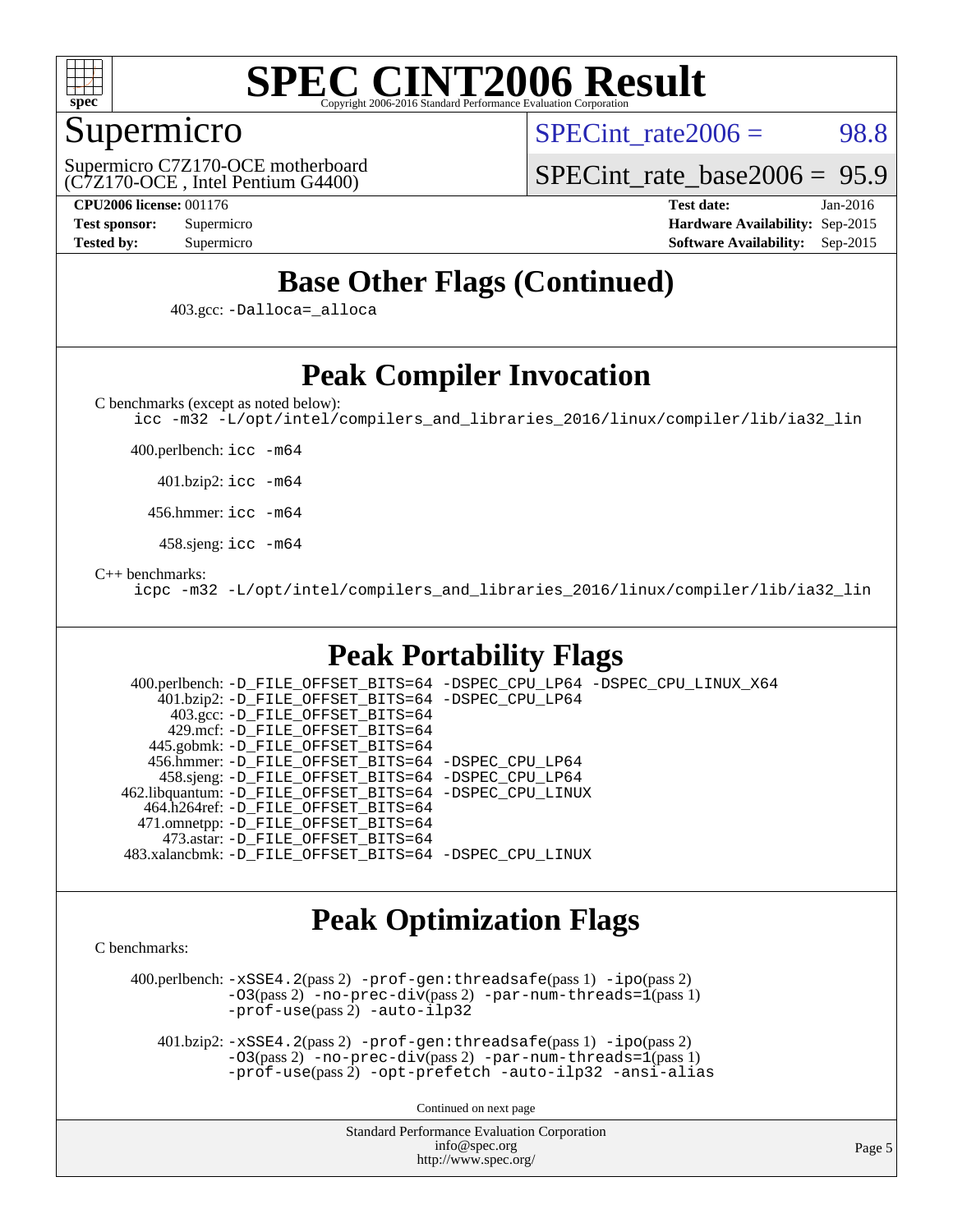

Supermicro

 $SPECTnt rate2006 = 98.8$ 

(C7Z170-OCE , Intel Pentium G4400) Supermicro C7Z170-OCE motherboard

[SPECint\\_rate\\_base2006 =](http://www.spec.org/auto/cpu2006/Docs/result-fields.html#SPECintratebase2006) 95.9

| <b>Test sponsor:</b> | Supermicro |
|----------------------|------------|
| <b>Tested by:</b>    | Supermicro |

**[CPU2006 license:](http://www.spec.org/auto/cpu2006/Docs/result-fields.html#CPU2006license)** 001176 **[Test date:](http://www.spec.org/auto/cpu2006/Docs/result-fields.html#Testdate)** Jan-2016 **[Hardware Availability:](http://www.spec.org/auto/cpu2006/Docs/result-fields.html#HardwareAvailability)** Sep-2015 **[Software Availability:](http://www.spec.org/auto/cpu2006/Docs/result-fields.html#SoftwareAvailability)** Sep-2015

# **[Peak Optimization Flags \(Continued\)](http://www.spec.org/auto/cpu2006/Docs/result-fields.html#PeakOptimizationFlags)**

```
 403.gcc: -xSSE4.2 -ipo -O3 -no-prec-div
         429.mcf: basepeak = yes
       445.gobmk: -xSSE4.2(pass 2) -prof-gen:threadsafe(pass 1)
                -prof-use(pass 2) -par-num-threads=1(pass 1) -ansi-alias
       456.hmmer: -xSSE4.2 -ipo -O3 -no-prec-div -unroll2 -auto-ilp32
        458.sjeng: -xSSE4.2(pass 2) -prof-gen:threadsafe(pass 1) -ipo(pass 2)
                -O3(pass 2) -no-prec-div(pass 2) -par-num-threads=1(pass 1)
                -prof-use-unroll4-auto-ilp32
    462.libquantum: basepeak = yes
      464.h264ref: -xSSE4.2(pass 2) -prof-gen:threadsafe(pass 1) -ipo(pass 2)
                -03(pass 2)-no-prec-div-par-num-threads=1(pass 1)
                -prof-use(pass 2) -unroll2 -ansi-alias
C++ benchmarks: 
      471.omnetpp: -xSSE4.2(pass 2) -prof-gen:threadsafe(pass 1) -ipo(pass 2)
                -O3(pass 2) -no-prec-div(pass 2) -par-num-threads=1(pass 1)
                -prof-use(pass 2) -ansi-alias -opt-ra-region-strategy=block
                -Wl,-z,muldefs -L/sh -lsmartheap
         473.astar: basepeak = yes
```
483.xalancbmk: basepeak = yes

# **[Peak Other Flags](http://www.spec.org/auto/cpu2006/Docs/result-fields.html#PeakOtherFlags)**

[C benchmarks](http://www.spec.org/auto/cpu2006/Docs/result-fields.html#Cbenchmarks):

403.gcc: [-Dalloca=\\_alloca](http://www.spec.org/cpu2006/results/res2016q1/cpu2006-20160120-38714.flags.html#b403.gcc_peakEXTRA_CFLAGS_Dalloca_be3056838c12de2578596ca5467af7f3)

The flags files that were used to format this result can be browsed at <http://www.spec.org/cpu2006/flags/Intel-ic16.0-official-linux64.html> <http://www.spec.org/cpu2006/flags/Supermicro-Platform-Settings-V1.2-revH.html>

You can also download the XML flags sources by saving the following links: <http://www.spec.org/cpu2006/flags/Intel-ic16.0-official-linux64.xml> <http://www.spec.org/cpu2006/flags/Supermicro-Platform-Settings-V1.2-revH.xml>